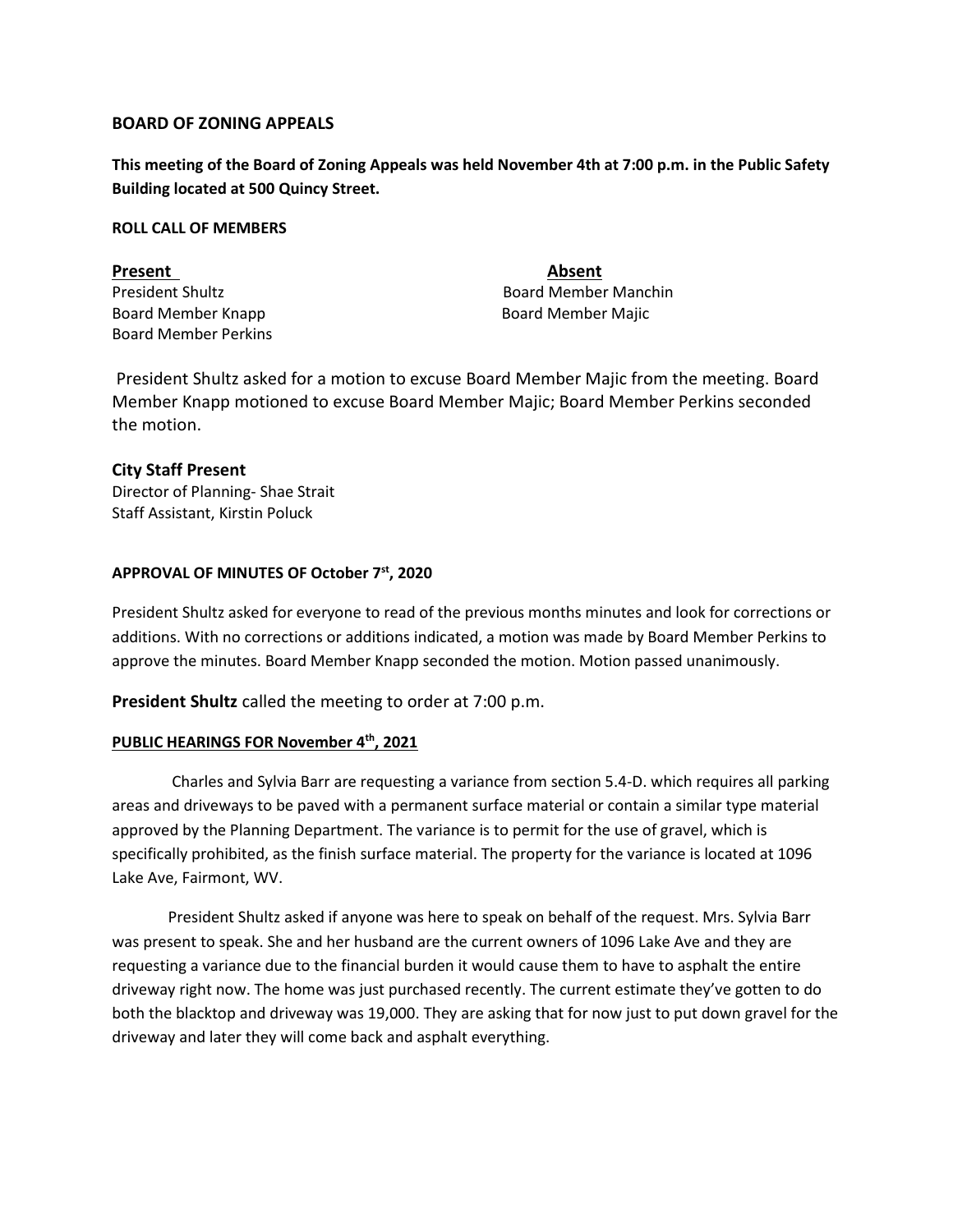President Shultz asked if they had considered doing part of the asphalt now and some later. Mrs. Barr stated that her husband would like to do it all at once, and if they did part now it would still be 7,000 dollars.

Board Member Knapp wanted to know what kind of slope the driveway had? Mrs. Barr stated that they would be digging out the ground and a small retaining wall will be put in. There will also be something would be put in to keep the gravel from going into the street and in between the two houses. Board Member Knapp just wanted to clarify that there would not be a slope toward the street. Mrs. Barr stated that the drive way would be behind the house and there would be a small spot to have a turnaround. President Shultz wanted to make sure that there were not gas or water lines running through where they were planning on putting the driveway. Mrs. Barr stated that there were no gas or water lines running through there.

Board Member Perkins wanted to know how much distance was between the back corner of the house and the neighbors chain link fence. Mrs. Barr stated that there was about 14- 15 feet. Board Member Knapp wanted to know if the driveways were exempt from the 5-foot property line rule, to which Director Strait stated that yes there were, but we advise to have at least a 5 feet buffer. Mrs. Barr stated that the neighbors were in support.

President Shultz wanted to know if the contractor had told them they couldn't go over the water meter or if they heard that somewhere else. Mrs. Barr stated that she was told that by the contractor, but that you could go around the meter.

President Shultz stated that there would be curbing and/or drainage needed. Board Member Perkins wanted to know they time line for putting in the permanent asphalt driveway. Mrs. Barr stated that she was thinking 2 years possibly sooner. President Shultz wanted to know if Mrs. Barr had gotten the set back requirements for a garage to be placed in the back. Mrs. Barr stated that yes, they do have the room for a garage and small turn around spot, but they had yet to submit anything to the city for construction as of now.

Board Member Perkins wanted to know if any of the current driveways in the city with gravel are the same size as what the Barr's are proposing. Director Strait stated that yes about half or more were full length. There was a previous rule that all gravel alleys could have a gravel driveway. Then the city paved all the alleys so that all but banned gravel driveways. The reason for paving was easier maintenance than the gravel, however it has increased cost and increased water runoff.

President Shultz asked if there were any other questions. There were none. President Shultz asked if there was anyone there to speak again the request. There were none. President Shultz asked for a motion to close the public hearing. Board Member Knapp made a request to close to public hearing, Board Member Perkins seconded the motion. Motion Passed.

Director Strait stated in his staff report that there were no issues with the agencies or departments. Gravel driveways and alleys used to be permitted, however that is no longer the case. Where the Barr's house is located, they are only able to construct a new driveway. The staff report listed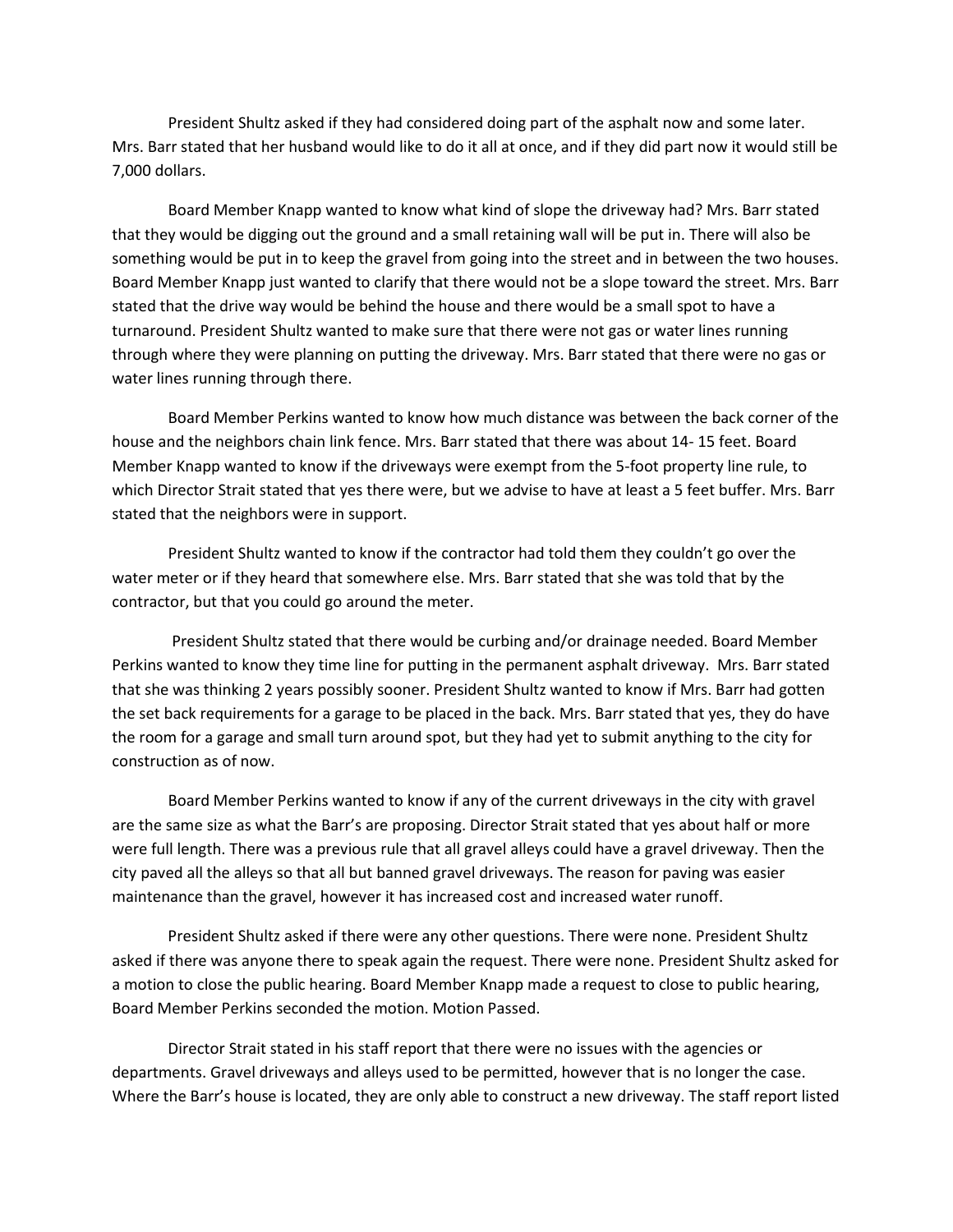out the general percentages it will cost to create a driveway. Asphalt increases the cost by 200 percent. Concrete is 166 percent and pavers are 300 percent or more that the cost of just laying down gravel. This is a substantial financial request, the Barr's proposal to gravel, pave and contract a driveway will cost 15 percent the cost of their home, not including the land. However, City does place other financial burdens upon property owners such as, no one can contract housing in the city without a permanent foundation. Staff recommendation is neither for or against, but completely neutral. We emphasize with property owners; however, we do see both sides.

President Shultz agrees that yes, it is a financial burden, especially with the size of the driveway but that it could be done in smaller sections. Especially because one day they are wanting to add a garage anyway, so it is a multiphase project. Board Member Knapp states that while he has no reservations about this particular case, it can cause issues for motorcyclist as gravel causes runoff. An apron would be a good idea, and it should be a case-by-case hearing for people wishing to have a gravel driveway. President Shultz stated that she was leaning toward the side of caution. Board Member Perkins stated he agreed with both. Gravel will be going toward the yard so it wouldn't be as much of an issue for this location.

Board Member Knapp makes a motion considering the topography of the neighborhood, the fact that it is residential neighborhood, the street in question is not directly tied to a main throughfare, the cost involved with asphalting the driveway, but potential safety issue that could arise from this project he motioned to conditionally approve the request with the apron and edge board.

Board Member Perkins had a question if the apron would cover the ROW? Director Strait states that yes it would. And whatever would be left over would be 10 feet? So, they would potentially only have to pave 10 feet and the edge board. He seconded the motion.

President Shultz stated that motion to conditionally approve the request with the apron and edgeway was approved and called for a roll call vote.

President Shultz- Yes Board Member Knapp- Yes Board Member Perkins- Yes Motion Passed.

#### **Disposition of Past Cases**

NONE

**New Business**

None

**Other Business**